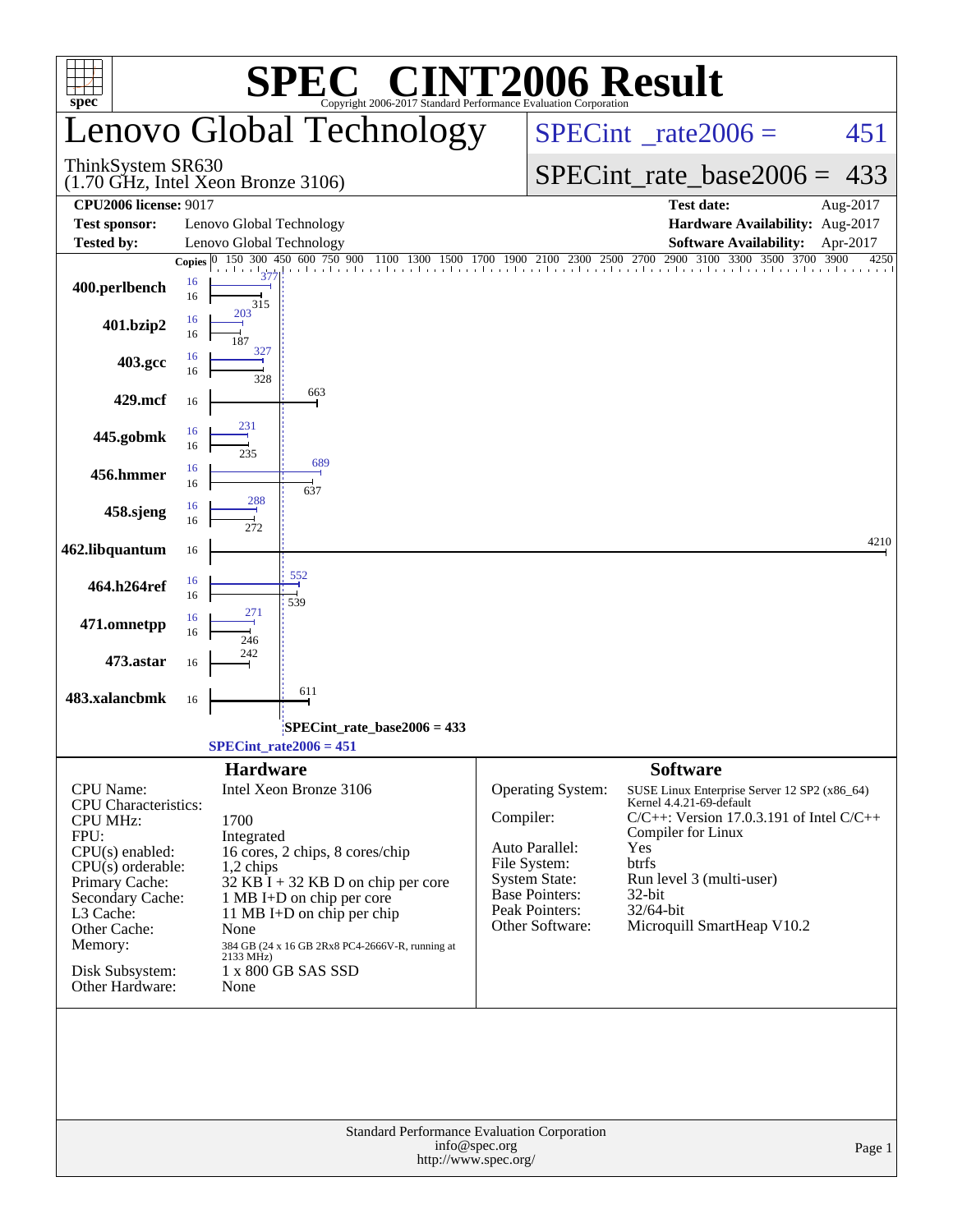

## enovo Global Technology

#### ThinkSystem SR630

(1.70 GHz, Intel Xeon Bronze 3106)

 $SPECTnt_rate2006 = 451$ 

#### [SPECint\\_rate\\_base2006 =](http://www.spec.org/auto/cpu2006/Docs/result-fields.html#SPECintratebase2006) 433

**[Test sponsor:](http://www.spec.org/auto/cpu2006/Docs/result-fields.html#Testsponsor)** Lenovo Global Technology **[Hardware Availability:](http://www.spec.org/auto/cpu2006/Docs/result-fields.html#HardwareAvailability)** Aug-2017

**[CPU2006 license:](http://www.spec.org/auto/cpu2006/Docs/result-fields.html#CPU2006license)** 9017 **[Test date:](http://www.spec.org/auto/cpu2006/Docs/result-fields.html#Testdate)** Aug-2017 **[Tested by:](http://www.spec.org/auto/cpu2006/Docs/result-fields.html#Testedby)** Lenovo Global Technology **[Software Availability:](http://www.spec.org/auto/cpu2006/Docs/result-fields.html#SoftwareAvailability)** Apr-2017

#### **[Results Table](http://www.spec.org/auto/cpu2006/Docs/result-fields.html#ResultsTable)**

|                  | <b>Base</b>                                                                                              |                |       |                |       |                | <b>Peak</b> |               |                |              |                |              |                |              |
|------------------|----------------------------------------------------------------------------------------------------------|----------------|-------|----------------|-------|----------------|-------------|---------------|----------------|--------------|----------------|--------------|----------------|--------------|
| <b>Benchmark</b> | <b>Copies</b>                                                                                            | <b>Seconds</b> | Ratio | <b>Seconds</b> | Ratio | <b>Seconds</b> | Ratio       | <b>Copies</b> | <b>Seconds</b> | <b>Ratio</b> | <b>Seconds</b> | <b>Ratio</b> | <b>Seconds</b> | <b>Ratio</b> |
| 400.perlbench    | 16                                                                                                       | 496            | 315   | 498            | 314   | 491            | 318         | 16            | 415            | 377          | 417            | 375          | 415            | 377          |
| 401.bzip2        | 16                                                                                                       | 824            | 187   | 824            | 187   | 826            | 187         | 16            | 761            | 203          | 760            | 203          | 760            | 203          |
| $403.\text{gcc}$ | 16                                                                                                       | 392            | 328   | 394            | 327   | 393            | 328         | 16            | 394            | 327          | 395            | 326          | 394            | 327          |
| $429$ .mcf       | 16                                                                                                       | 220            | 663   | 219            | 665   | 220            | 663I        | 16            | 220            | 663          | 219            | 665          | 220            | 663          |
| $445$ .gobmk     | 16                                                                                                       | 713            | 235   | 713            | 235   | 713            | 235         | 16            | 725            | 231          | 725            | 231          | 725            | <u>231</u>   |
| 456.hmmer        | 16                                                                                                       | 234            | 637   | 234            | 638   | 235            | 636         | 16            | 217            | 689          | 217            | 689          | 217            | <u>689</u>   |
| $458$ .sjeng     | 16                                                                                                       | 712            | 272   | 712            | 272   | 712            | 272         | 16            | 671            | 288          | 671            | 288          | 671            | 288          |
| 462.libquantum   | 16                                                                                                       | 78.8           | 4210  | 78.8           | 4210  | 78.8           | 4210        | 16            | 78.8           | 4210         | 78.8           | 4210         | 78.8           | 4210         |
| 464.h264ref      | 16                                                                                                       | 657            | 539   | 656            | 540   | 658            | 538         | 16            | 640            | 553          | 641            | 552          | 643            | 551          |
| 471.omnetpp      | 16                                                                                                       | 406            | 246   | 407            | 246   | 409            | 244         | 16            | 369            | 271          | 369            | 271          | 368            | 272          |
| $473$ . astar    | 16                                                                                                       | 463            | 243   | 464            | 242   | 464            | 242         | 16            | 463            | 243          | 464            | 242          | 464            | 242          |
| 483.xalancbmk    | 16                                                                                                       | 180            | 614   | 181            | 611   | 182            | 608         | 16            | 180            | 614          | 181            | 611          | 182            | 608          |
|                  | Results appear in the order in which they were run. Bold underlined text indicates a median measurement. |                |       |                |       |                |             |               |                |              |                |              |                |              |

#### **[Submit Notes](http://www.spec.org/auto/cpu2006/Docs/result-fields.html#SubmitNotes)**

 The numactl mechanism was used to bind copies to processors. The config file option 'submit' was used to generate numactl commands to bind each copy to a specific processor. For details, please see the config file.

#### **[Operating System Notes](http://www.spec.org/auto/cpu2006/Docs/result-fields.html#OperatingSystemNotes)**

Stack size set to unlimited using "ulimit -s unlimited"

#### **[Platform Notes](http://www.spec.org/auto/cpu2006/Docs/result-fields.html#PlatformNotes)**

Standard Performance Evaluation Corporation [info@spec.org](mailto:info@spec.org) <http://www.spec.org/> BIOS configuration: Choose Operating Mode set to Maximum Performance DCU Streamer Prefetcher set to Disable Stale AtoS set to Enable LLC dead line alloc set to Disable Sysinfo program /home/cpu2006-1.2-ic17.0u3/config/sysinfo.rev6993 Revision 6993 of 2015-11-06 (b5e8d4b4eb51ed28d7f98696cbe290c1) running on Cable-SPECcpu2006-SUSE12SP2 Wed Aug 16 06:44:06 2017 This section contains SUT (System Under Test) info as seen by some common utilities. To remove or add to this section, see: <http://www.spec.org/cpu2006/Docs/config.html#sysinfo> From /proc/cpuinfo model name : Intel(R) Xeon(R) Bronze 3106 CPU @ 1.70GHz 2 "physical id"s (chips) 16 "processors" Continued on next page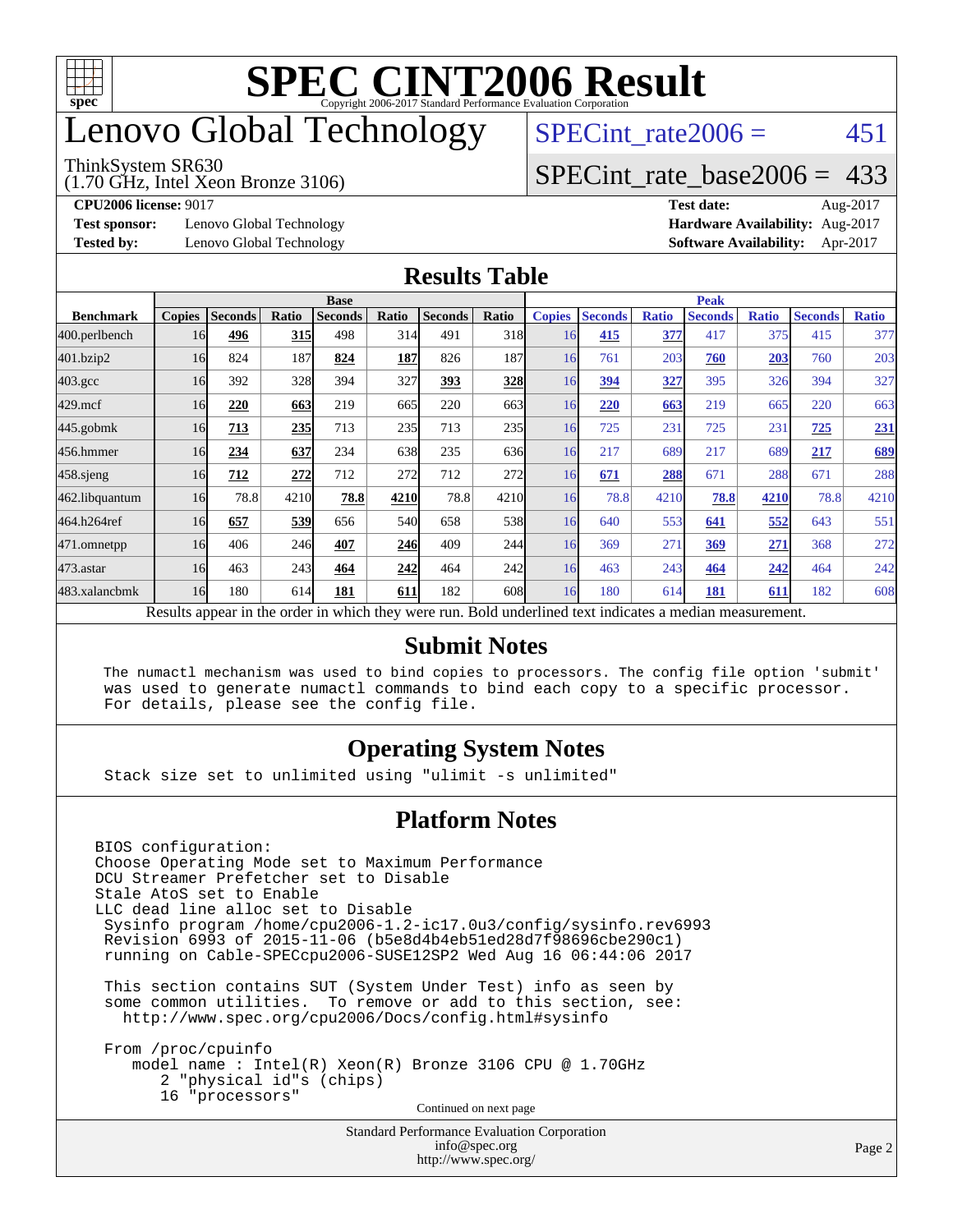

## enovo Global Technology

SPECint rate $2006 = 451$ [SPECint\\_rate\\_base2006 =](http://www.spec.org/auto/cpu2006/Docs/result-fields.html#SPECintratebase2006)  $433$ 

(1.70 GHz, Intel Xeon Bronze 3106) ThinkSystem SR630

**[CPU2006 license:](http://www.spec.org/auto/cpu2006/Docs/result-fields.html#CPU2006license)** 9017 **[Test date:](http://www.spec.org/auto/cpu2006/Docs/result-fields.html#Testdate)** Aug-2017

**[Test sponsor:](http://www.spec.org/auto/cpu2006/Docs/result-fields.html#Testsponsor)** Lenovo Global Technology **[Hardware Availability:](http://www.spec.org/auto/cpu2006/Docs/result-fields.html#HardwareAvailability)** Aug-2017 **[Tested by:](http://www.spec.org/auto/cpu2006/Docs/result-fields.html#Testedby)** Lenovo Global Technology **[Software Availability:](http://www.spec.org/auto/cpu2006/Docs/result-fields.html#SoftwareAvailability)** Apr-2017

#### **[Platform Notes \(Continued\)](http://www.spec.org/auto/cpu2006/Docs/result-fields.html#PlatformNotes)**

 cores, siblings (Caution: counting these is hw and system dependent. The following excerpts from /proc/cpuinfo might not be reliable. Use with caution.) cpu cores : 8 siblings : 8 physical 0: cores 0 1 2 3 4 5 6 7 physical 1: cores 0 1 2 3 4 5 6 7 cache size : 11264 KB From /proc/meminfo<br>MemTotal: 395893920 kB HugePages\_Total: 0 Hugepagesize: 2048 kB From /etc/\*release\* /etc/\*version\* SuSE-release: SUSE Linux Enterprise Server 12 (x86\_64) VERSION = 12 PATCHLEVEL = 2 # This file is deprecated and will be removed in a future service pack or release. # Please check /etc/os-release for details about this release. os-release: NAME="SLES" VERSION="12-SP2" VERSION\_ID="12.2" PRETTY\_NAME="SUSE Linux Enterprise Server 12 SP2" ID="sles" ANSI\_COLOR="0;32" CPE\_NAME="cpe:/o:suse:sles:12:sp2" uname -a: Linux Cable-SPECcpu2006-SUSE12SP2 4.4.21-69-default #1 SMP Tue Oct 25 10:58:20 UTC 2016 (9464f67) x86\_64 x86\_64 x86\_64 GNU/Linux run-level 3 Aug 16 06:39 SPEC is set to: /home/cpu2006-1.2-ic17.0u3 Filesystem Type Size Used Avail Use% Mounted on /dev/sda2 btrfs 744G 216G 524G 30% /home Additional information from dmidecode: Warning: Use caution when you interpret this section. The 'dmidecode' program reads system data which is "intended to allow hardware to be accurately determined", but the intent may not be met, as there are frequent changes to hardware, firmware, and the "DMTF SMBIOS" standard. BIOS Lenovo -[IVE109Q-1.00]- 06/28/2017 Memory: 24x Samsung M393A2K43BB1-CTD 16 GB 2 rank 2666 MHz, configured at 2133 MHz (End of data from sysinfo program)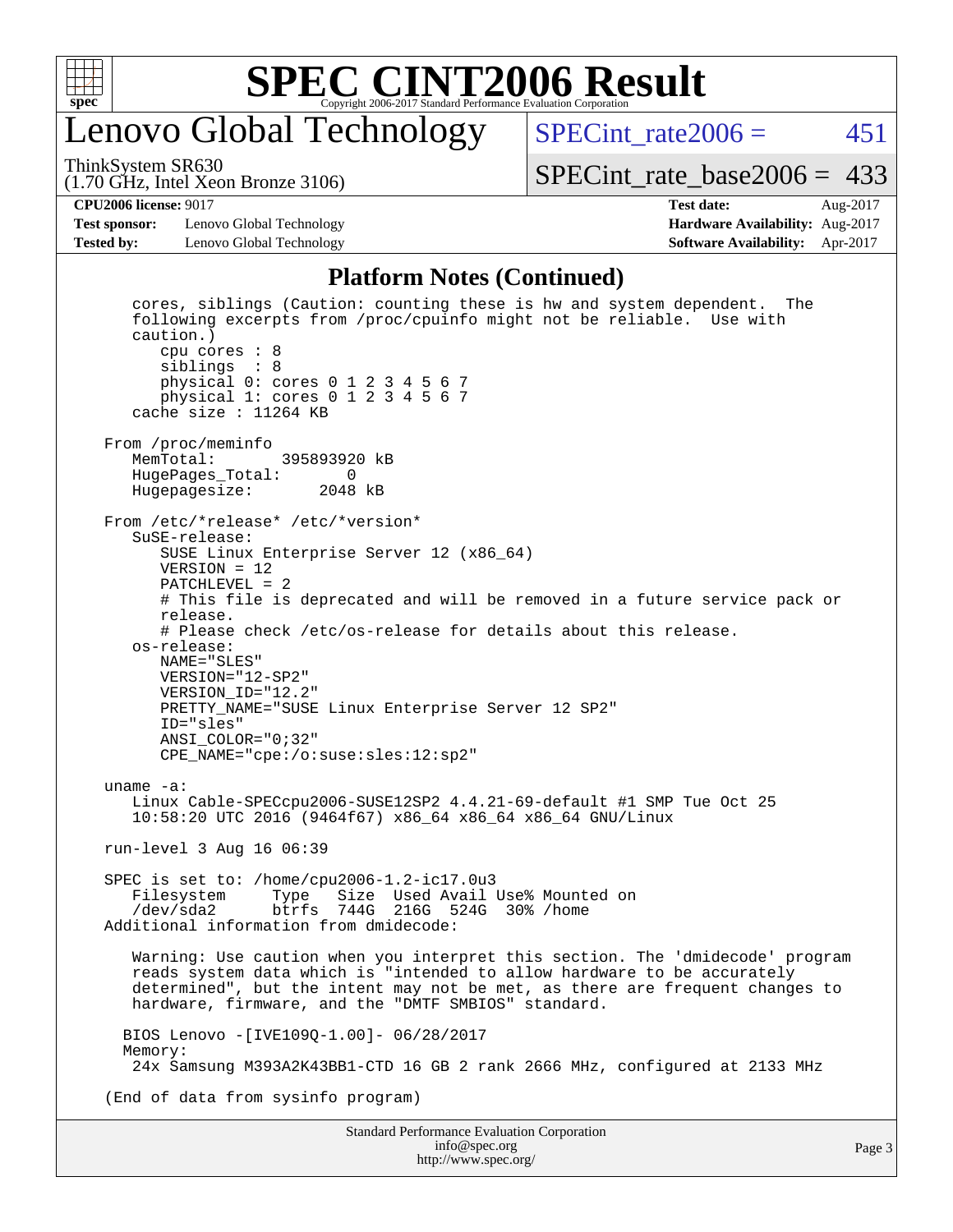

## enovo Global Technology

 $SPECTnt_rate2006 = 451$ 

ThinkSystem SR630

(1.70 GHz, Intel Xeon Bronze 3106)

[SPECint\\_rate\\_base2006 =](http://www.spec.org/auto/cpu2006/Docs/result-fields.html#SPECintratebase2006) 433

**[Test sponsor:](http://www.spec.org/auto/cpu2006/Docs/result-fields.html#Testsponsor)** Lenovo Global Technology **[Hardware Availability:](http://www.spec.org/auto/cpu2006/Docs/result-fields.html#HardwareAvailability)** Aug-2017

**[CPU2006 license:](http://www.spec.org/auto/cpu2006/Docs/result-fields.html#CPU2006license)** 9017 **[Test date:](http://www.spec.org/auto/cpu2006/Docs/result-fields.html#Testdate)** Aug-2017 **[Tested by:](http://www.spec.org/auto/cpu2006/Docs/result-fields.html#Testedby)** Lenovo Global Technology **[Software Availability:](http://www.spec.org/auto/cpu2006/Docs/result-fields.html#SoftwareAvailability)** Apr-2017

#### **[General Notes](http://www.spec.org/auto/cpu2006/Docs/result-fields.html#GeneralNotes)**

Environment variables set by runspec before the start of the run: LD\_LIBRARY\_PATH = "/home/cpu2006-1.2-ic17.0u3/lib/ia32:/home/cpu2006-1.2-ic17.0u3/lib/intel64:/home/cpu2006-1.2-ic17.0u3/sh10.2"

 Binaries compiled on a system with 1x Intel Core i7-4790 CPU + 32GB RAM memory using Redhat Enterprise Linux 7.2 Transparent Huge Pages enabled by default Filesystem page cache cleared with: shell invocation of 'sync; echo 3 > /proc/sys/vm/drop\_caches' prior to run runspec command invoked through numactl i.e.: numactl --interleave=all runspec <etc>

### **[Base Compiler Invocation](http://www.spec.org/auto/cpu2006/Docs/result-fields.html#BaseCompilerInvocation)**

[C benchmarks](http://www.spec.org/auto/cpu2006/Docs/result-fields.html#Cbenchmarks):

[icc -m32 -L/opt/intel/compilers\\_and\\_libraries\\_2017/linux/lib/ia32](http://www.spec.org/cpu2006/results/res2017q4/cpu2006-20170918-49457.flags.html#user_CCbase_intel_icc_c29f3ff5a7ed067b11e4ec10a03f03ae)

[C++ benchmarks:](http://www.spec.org/auto/cpu2006/Docs/result-fields.html#CXXbenchmarks)

[icpc -m32 -L/opt/intel/compilers\\_and\\_libraries\\_2017/linux/lib/ia32](http://www.spec.org/cpu2006/results/res2017q4/cpu2006-20170918-49457.flags.html#user_CXXbase_intel_icpc_8c35c7808b62dab9ae41a1aa06361b6b)

### **[Base Portability Flags](http://www.spec.org/auto/cpu2006/Docs/result-fields.html#BasePortabilityFlags)**

 400.perlbench: [-D\\_FILE\\_OFFSET\\_BITS=64](http://www.spec.org/cpu2006/results/res2017q4/cpu2006-20170918-49457.flags.html#user_basePORTABILITY400_perlbench_file_offset_bits_64_438cf9856305ebd76870a2c6dc2689ab) [-DSPEC\\_CPU\\_LINUX\\_IA32](http://www.spec.org/cpu2006/results/res2017q4/cpu2006-20170918-49457.flags.html#b400.perlbench_baseCPORTABILITY_DSPEC_CPU_LINUX_IA32) 401.bzip2: [-D\\_FILE\\_OFFSET\\_BITS=64](http://www.spec.org/cpu2006/results/res2017q4/cpu2006-20170918-49457.flags.html#user_basePORTABILITY401_bzip2_file_offset_bits_64_438cf9856305ebd76870a2c6dc2689ab) 403.gcc: [-D\\_FILE\\_OFFSET\\_BITS=64](http://www.spec.org/cpu2006/results/res2017q4/cpu2006-20170918-49457.flags.html#user_basePORTABILITY403_gcc_file_offset_bits_64_438cf9856305ebd76870a2c6dc2689ab) 429.mcf: [-D\\_FILE\\_OFFSET\\_BITS=64](http://www.spec.org/cpu2006/results/res2017q4/cpu2006-20170918-49457.flags.html#user_basePORTABILITY429_mcf_file_offset_bits_64_438cf9856305ebd76870a2c6dc2689ab) 445.gobmk: [-D\\_FILE\\_OFFSET\\_BITS=64](http://www.spec.org/cpu2006/results/res2017q4/cpu2006-20170918-49457.flags.html#user_basePORTABILITY445_gobmk_file_offset_bits_64_438cf9856305ebd76870a2c6dc2689ab) 456.hmmer: [-D\\_FILE\\_OFFSET\\_BITS=64](http://www.spec.org/cpu2006/results/res2017q4/cpu2006-20170918-49457.flags.html#user_basePORTABILITY456_hmmer_file_offset_bits_64_438cf9856305ebd76870a2c6dc2689ab) 458.sjeng: [-D\\_FILE\\_OFFSET\\_BITS=64](http://www.spec.org/cpu2006/results/res2017q4/cpu2006-20170918-49457.flags.html#user_basePORTABILITY458_sjeng_file_offset_bits_64_438cf9856305ebd76870a2c6dc2689ab) 462.libquantum: [-D\\_FILE\\_OFFSET\\_BITS=64](http://www.spec.org/cpu2006/results/res2017q4/cpu2006-20170918-49457.flags.html#user_basePORTABILITY462_libquantum_file_offset_bits_64_438cf9856305ebd76870a2c6dc2689ab) [-DSPEC\\_CPU\\_LINUX](http://www.spec.org/cpu2006/results/res2017q4/cpu2006-20170918-49457.flags.html#b462.libquantum_baseCPORTABILITY_DSPEC_CPU_LINUX) 464.h264ref: [-D\\_FILE\\_OFFSET\\_BITS=64](http://www.spec.org/cpu2006/results/res2017q4/cpu2006-20170918-49457.flags.html#user_basePORTABILITY464_h264ref_file_offset_bits_64_438cf9856305ebd76870a2c6dc2689ab) 471.omnetpp: [-D\\_FILE\\_OFFSET\\_BITS=64](http://www.spec.org/cpu2006/results/res2017q4/cpu2006-20170918-49457.flags.html#user_basePORTABILITY471_omnetpp_file_offset_bits_64_438cf9856305ebd76870a2c6dc2689ab) 473.astar: [-D\\_FILE\\_OFFSET\\_BITS=64](http://www.spec.org/cpu2006/results/res2017q4/cpu2006-20170918-49457.flags.html#user_basePORTABILITY473_astar_file_offset_bits_64_438cf9856305ebd76870a2c6dc2689ab) 483.xalancbmk: [-D\\_FILE\\_OFFSET\\_BITS=64](http://www.spec.org/cpu2006/results/res2017q4/cpu2006-20170918-49457.flags.html#user_basePORTABILITY483_xalancbmk_file_offset_bits_64_438cf9856305ebd76870a2c6dc2689ab) [-DSPEC\\_CPU\\_LINUX](http://www.spec.org/cpu2006/results/res2017q4/cpu2006-20170918-49457.flags.html#b483.xalancbmk_baseCXXPORTABILITY_DSPEC_CPU_LINUX)

### **[Base Optimization Flags](http://www.spec.org/auto/cpu2006/Docs/result-fields.html#BaseOptimizationFlags)**

[C benchmarks](http://www.spec.org/auto/cpu2006/Docs/result-fields.html#Cbenchmarks):

[-xCORE-AVX2](http://www.spec.org/cpu2006/results/res2017q4/cpu2006-20170918-49457.flags.html#user_CCbase_f-xCORE-AVX2) [-ipo](http://www.spec.org/cpu2006/results/res2017q4/cpu2006-20170918-49457.flags.html#user_CCbase_f-ipo) [-O3](http://www.spec.org/cpu2006/results/res2017q4/cpu2006-20170918-49457.flags.html#user_CCbase_f-O3) [-no-prec-div](http://www.spec.org/cpu2006/results/res2017q4/cpu2006-20170918-49457.flags.html#user_CCbase_f-no-prec-div) [-qopt-prefetch](http://www.spec.org/cpu2006/results/res2017q4/cpu2006-20170918-49457.flags.html#user_CCbase_f-qopt-prefetch) [-qopt-mem-layout-trans=3](http://www.spec.org/cpu2006/results/res2017q4/cpu2006-20170918-49457.flags.html#user_CCbase_f-qopt-mem-layout-trans_170f5be61cd2cedc9b54468c59262d5d)

[C++ benchmarks:](http://www.spec.org/auto/cpu2006/Docs/result-fields.html#CXXbenchmarks)

[-xCORE-AVX2](http://www.spec.org/cpu2006/results/res2017q4/cpu2006-20170918-49457.flags.html#user_CXXbase_f-xCORE-AVX2) [-ipo](http://www.spec.org/cpu2006/results/res2017q4/cpu2006-20170918-49457.flags.html#user_CXXbase_f-ipo) [-O3](http://www.spec.org/cpu2006/results/res2017q4/cpu2006-20170918-49457.flags.html#user_CXXbase_f-O3) [-no-prec-div](http://www.spec.org/cpu2006/results/res2017q4/cpu2006-20170918-49457.flags.html#user_CXXbase_f-no-prec-div) [-qopt-prefetch](http://www.spec.org/cpu2006/results/res2017q4/cpu2006-20170918-49457.flags.html#user_CXXbase_f-qopt-prefetch) [-qopt-mem-layout-trans=3](http://www.spec.org/cpu2006/results/res2017q4/cpu2006-20170918-49457.flags.html#user_CXXbase_f-qopt-mem-layout-trans_170f5be61cd2cedc9b54468c59262d5d) [-Wl,-z,muldefs](http://www.spec.org/cpu2006/results/res2017q4/cpu2006-20170918-49457.flags.html#user_CXXbase_link_force_multiple1_74079c344b956b9658436fd1b6dd3a8a) [-L/sh10.2 -lsmartheap](http://www.spec.org/cpu2006/results/res2017q4/cpu2006-20170918-49457.flags.html#user_CXXbase_SmartHeap_b831f2d313e2fffa6dfe3f00ffc1f1c0)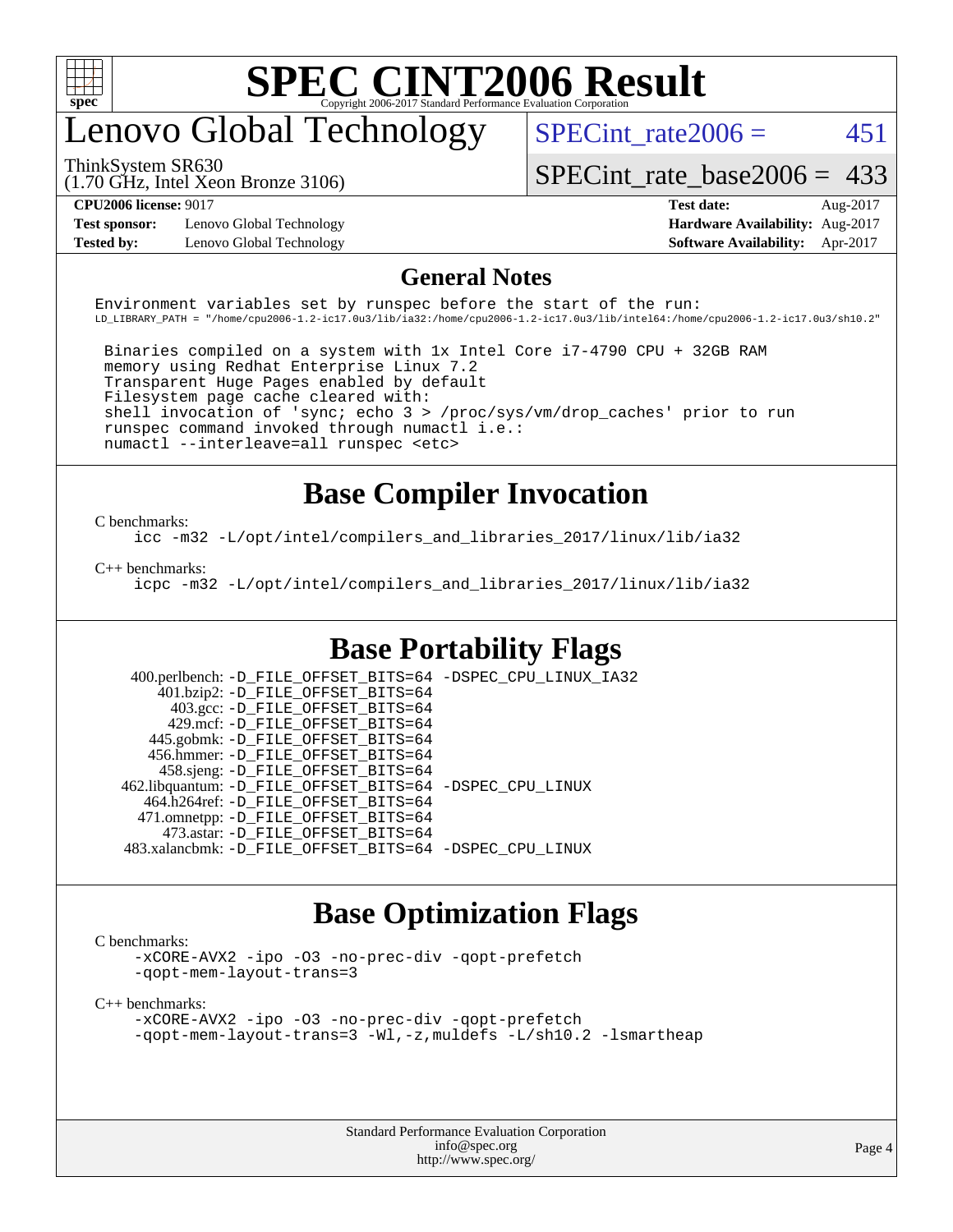

## enovo Global Technology

ThinkSystem SR630

(1.70 GHz, Intel Xeon Bronze 3106)

**[Test sponsor:](http://www.spec.org/auto/cpu2006/Docs/result-fields.html#Testsponsor)** Lenovo Global Technology **[Hardware Availability:](http://www.spec.org/auto/cpu2006/Docs/result-fields.html#HardwareAvailability)** Aug-2017

 $SPECTnt_rate2006 = 451$ 

[SPECint\\_rate\\_base2006 =](http://www.spec.org/auto/cpu2006/Docs/result-fields.html#SPECintratebase2006)  $433$ 

**[CPU2006 license:](http://www.spec.org/auto/cpu2006/Docs/result-fields.html#CPU2006license)** 9017 **[Test date:](http://www.spec.org/auto/cpu2006/Docs/result-fields.html#Testdate)** Aug-2017 **[Tested by:](http://www.spec.org/auto/cpu2006/Docs/result-fields.html#Testedby)** Lenovo Global Technology **[Software Availability:](http://www.spec.org/auto/cpu2006/Docs/result-fields.html#SoftwareAvailability)** Apr-2017

### **[Base Other Flags](http://www.spec.org/auto/cpu2006/Docs/result-fields.html#BaseOtherFlags)**

[C benchmarks](http://www.spec.org/auto/cpu2006/Docs/result-fields.html#Cbenchmarks):

403.gcc: [-Dalloca=\\_alloca](http://www.spec.org/cpu2006/results/res2017q4/cpu2006-20170918-49457.flags.html#b403.gcc_baseEXTRA_CFLAGS_Dalloca_be3056838c12de2578596ca5467af7f3)

**[Peak Compiler Invocation](http://www.spec.org/auto/cpu2006/Docs/result-fields.html#PeakCompilerInvocation)**

[C benchmarks \(except as noted below\)](http://www.spec.org/auto/cpu2006/Docs/result-fields.html#Cbenchmarksexceptasnotedbelow):

[icc -m32 -L/opt/intel/compilers\\_and\\_libraries\\_2017/linux/lib/ia32](http://www.spec.org/cpu2006/results/res2017q4/cpu2006-20170918-49457.flags.html#user_CCpeak_intel_icc_c29f3ff5a7ed067b11e4ec10a03f03ae)

400.perlbench: [icc -m64](http://www.spec.org/cpu2006/results/res2017q4/cpu2006-20170918-49457.flags.html#user_peakCCLD400_perlbench_intel_icc_64bit_bda6cc9af1fdbb0edc3795bac97ada53)

401.bzip2: [icc -m64](http://www.spec.org/cpu2006/results/res2017q4/cpu2006-20170918-49457.flags.html#user_peakCCLD401_bzip2_intel_icc_64bit_bda6cc9af1fdbb0edc3795bac97ada53)

456.hmmer: [icc -m64](http://www.spec.org/cpu2006/results/res2017q4/cpu2006-20170918-49457.flags.html#user_peakCCLD456_hmmer_intel_icc_64bit_bda6cc9af1fdbb0edc3795bac97ada53)

458.sjeng: [icc -m64](http://www.spec.org/cpu2006/results/res2017q4/cpu2006-20170918-49457.flags.html#user_peakCCLD458_sjeng_intel_icc_64bit_bda6cc9af1fdbb0edc3795bac97ada53)

[C++ benchmarks:](http://www.spec.org/auto/cpu2006/Docs/result-fields.html#CXXbenchmarks)

[icpc -m32 -L/opt/intel/compilers\\_and\\_libraries\\_2017/linux/lib/ia32](http://www.spec.org/cpu2006/results/res2017q4/cpu2006-20170918-49457.flags.html#user_CXXpeak_intel_icpc_8c35c7808b62dab9ae41a1aa06361b6b)

### **[Peak Portability Flags](http://www.spec.org/auto/cpu2006/Docs/result-fields.html#PeakPortabilityFlags)**

```
 400.perlbench: -DSPEC_CPU_LP64 -DSPEC_CPU_LINUX_X64
    401.bzip2: -DSPEC_CPU_LP64
      403.gcc: -D_FILE_OFFSET_BITS=64
     429.mcf: -D_FILE_OFFSET_BITS=64
   445.gobmk: -D_FILE_OFFSET_BITS=64
   456.hmmer: -DSPEC_CPU_LP64
    458.sjeng: -DSPEC_CPU_LP64
462.libquantum: -D_FILE_OFFSET_BITS=64 -DSPEC_CPU_LINUX
  464.h264ref: -D_FILE_OFFSET_BITS=64
  471.omnetpp: -D_FILE_OFFSET_BITS=64
     473.astar: -D_FILE_OFFSET_BITS=64
483.xalancbmk: -D_FILE_OFFSET_BITS=64 -DSPEC_CPU_LINUX
```
## **[Peak Optimization Flags](http://www.spec.org/auto/cpu2006/Docs/result-fields.html#PeakOptimizationFlags)**

[C benchmarks](http://www.spec.org/auto/cpu2006/Docs/result-fields.html#Cbenchmarks):

 400.perlbench: [-prof-gen](http://www.spec.org/cpu2006/results/res2017q4/cpu2006-20170918-49457.flags.html#user_peakPASS1_CFLAGSPASS1_LDCFLAGS400_perlbench_prof_gen_e43856698f6ca7b7e442dfd80e94a8fc)(pass 1) [-prof-use](http://www.spec.org/cpu2006/results/res2017q4/cpu2006-20170918-49457.flags.html#user_peakPASS2_CFLAGSPASS2_LDCFLAGS400_perlbench_prof_use_bccf7792157ff70d64e32fe3e1250b55)(pass 2) [-xCORE-AVX2](http://www.spec.org/cpu2006/results/res2017q4/cpu2006-20170918-49457.flags.html#user_peakPASS2_CFLAGSPASS2_LDCFLAGS400_perlbench_f-xCORE-AVX2)(pass 2)  $-par-num-threads=1(pass 1) -ipo(pass 2) -O3(pass 2)$  $-par-num-threads=1(pass 1) -ipo(pass 2) -O3(pass 2)$  $-par-num-threads=1(pass 1) -ipo(pass 2) -O3(pass 2)$  $-par-num-threads=1(pass 1) -ipo(pass 2) -O3(pass 2)$  $-par-num-threads=1(pass 1) -ipo(pass 2) -O3(pass 2)$  $-par-num-threads=1(pass 1) -ipo(pass 2) -O3(pass 2)$ [-no-prec-div](http://www.spec.org/cpu2006/results/res2017q4/cpu2006-20170918-49457.flags.html#user_peakPASS2_CFLAGSPASS2_LDCFLAGS400_perlbench_f-no-prec-div)(pass 2) [-auto-ilp32](http://www.spec.org/cpu2006/results/res2017q4/cpu2006-20170918-49457.flags.html#user_peakCOPTIMIZE400_perlbench_f-auto-ilp32) [-qopt-mem-layout-trans=3](http://www.spec.org/cpu2006/results/res2017q4/cpu2006-20170918-49457.flags.html#user_peakCOPTIMIZE400_perlbench_f-qopt-mem-layout-trans_170f5be61cd2cedc9b54468c59262d5d)

Continued on next page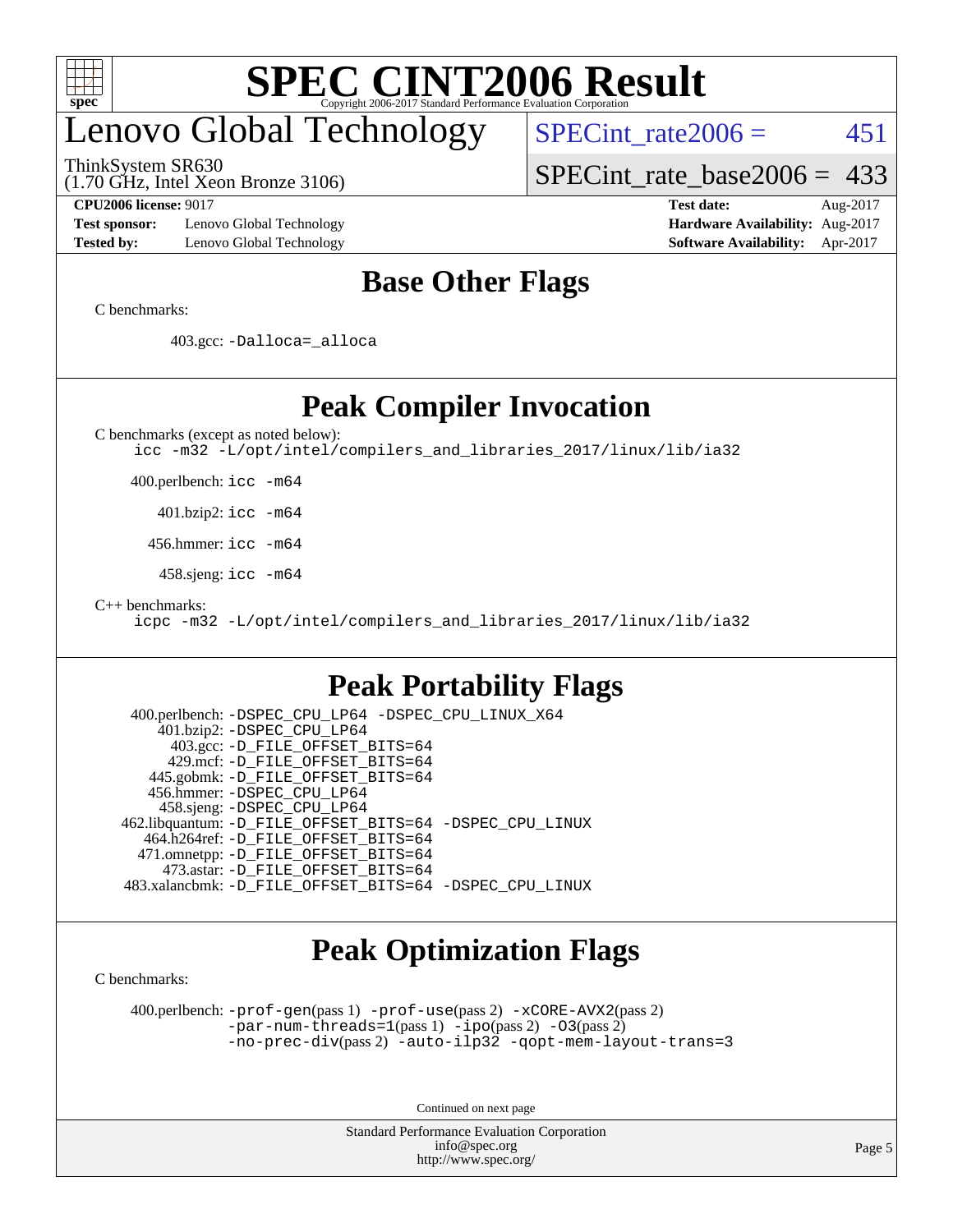

## enovo Global Technology

ThinkSystem SR630

 $SPECTnt_rate2006 = 451$ 

(1.70 GHz, Intel Xeon Bronze 3106)

[SPECint\\_rate\\_base2006 =](http://www.spec.org/auto/cpu2006/Docs/result-fields.html#SPECintratebase2006)  $433$ 

**[Test sponsor:](http://www.spec.org/auto/cpu2006/Docs/result-fields.html#Testsponsor)** Lenovo Global Technology **[Hardware Availability:](http://www.spec.org/auto/cpu2006/Docs/result-fields.html#HardwareAvailability)** Aug-2017 **[Tested by:](http://www.spec.org/auto/cpu2006/Docs/result-fields.html#Testedby)** Lenovo Global Technology **[Software Availability:](http://www.spec.org/auto/cpu2006/Docs/result-fields.html#SoftwareAvailability)** Apr-2017

**[CPU2006 license:](http://www.spec.org/auto/cpu2006/Docs/result-fields.html#CPU2006license)** 9017 **[Test date:](http://www.spec.org/auto/cpu2006/Docs/result-fields.html#Testdate)** Aug-2017

## **[Peak Optimization Flags \(Continued\)](http://www.spec.org/auto/cpu2006/Docs/result-fields.html#PeakOptimizationFlags)**

 401.bzip2: [-prof-gen](http://www.spec.org/cpu2006/results/res2017q4/cpu2006-20170918-49457.flags.html#user_peakPASS1_CFLAGSPASS1_LDCFLAGS401_bzip2_prof_gen_e43856698f6ca7b7e442dfd80e94a8fc)(pass 1) [-prof-use](http://www.spec.org/cpu2006/results/res2017q4/cpu2006-20170918-49457.flags.html#user_peakPASS2_CFLAGSPASS2_LDCFLAGS401_bzip2_prof_use_bccf7792157ff70d64e32fe3e1250b55)(pass 2) [-xCORE-AVX2](http://www.spec.org/cpu2006/results/res2017q4/cpu2006-20170918-49457.flags.html#user_peakPASS2_CFLAGSPASS2_LDCFLAGS401_bzip2_f-xCORE-AVX2)(pass 2)  $-par-num-threads=1(pass 1) -ipo(pass 2) -O3(pass 2)$  $-par-num-threads=1(pass 1) -ipo(pass 2) -O3(pass 2)$  $-par-num-threads=1(pass 1) -ipo(pass 2) -O3(pass 2)$  $-par-num-threads=1(pass 1) -ipo(pass 2) -O3(pass 2)$  $-par-num-threads=1(pass 1) -ipo(pass 2) -O3(pass 2)$  $-par-num-threads=1(pass 1) -ipo(pass 2) -O3(pass 2)$ [-no-prec-div](http://www.spec.org/cpu2006/results/res2017q4/cpu2006-20170918-49457.flags.html#user_peakPASS2_CFLAGSPASS2_LDCFLAGS401_bzip2_f-no-prec-div)(pass 2) [-qopt-prefetch](http://www.spec.org/cpu2006/results/res2017q4/cpu2006-20170918-49457.flags.html#user_peakCOPTIMIZE401_bzip2_f-qopt-prefetch) [-auto-ilp32](http://www.spec.org/cpu2006/results/res2017q4/cpu2006-20170918-49457.flags.html#user_peakCOPTIMIZE401_bzip2_f-auto-ilp32) [-qopt-mem-layout-trans=3](http://www.spec.org/cpu2006/results/res2017q4/cpu2006-20170918-49457.flags.html#user_peakCOPTIMIZE401_bzip2_f-qopt-mem-layout-trans_170f5be61cd2cedc9b54468c59262d5d) 403.gcc: [-xCORE-AVX2](http://www.spec.org/cpu2006/results/res2017q4/cpu2006-20170918-49457.flags.html#user_peakOPTIMIZE403_gcc_f-xCORE-AVX2) [-ipo](http://www.spec.org/cpu2006/results/res2017q4/cpu2006-20170918-49457.flags.html#user_peakOPTIMIZE403_gcc_f-ipo) [-O3](http://www.spec.org/cpu2006/results/res2017q4/cpu2006-20170918-49457.flags.html#user_peakOPTIMIZE403_gcc_f-O3) [-no-prec-div](http://www.spec.org/cpu2006/results/res2017q4/cpu2006-20170918-49457.flags.html#user_peakOPTIMIZE403_gcc_f-no-prec-div) [-qopt-mem-layout-trans=3](http://www.spec.org/cpu2006/results/res2017q4/cpu2006-20170918-49457.flags.html#user_peakCOPTIMIZE403_gcc_f-qopt-mem-layout-trans_170f5be61cd2cedc9b54468c59262d5d)  $429$ .mcf: basepeak = yes 445.gobmk: [-prof-gen](http://www.spec.org/cpu2006/results/res2017q4/cpu2006-20170918-49457.flags.html#user_peakPASS1_CFLAGSPASS1_LDCFLAGS445_gobmk_prof_gen_e43856698f6ca7b7e442dfd80e94a8fc)(pass 1) [-prof-use](http://www.spec.org/cpu2006/results/res2017q4/cpu2006-20170918-49457.flags.html#user_peakPASS2_CFLAGSPASS2_LDCFLAGSPASS2_LDFLAGS445_gobmk_prof_use_bccf7792157ff70d64e32fe3e1250b55)(pass 2) [-xCORE-AVX2](http://www.spec.org/cpu2006/results/res2017q4/cpu2006-20170918-49457.flags.html#user_peakPASS2_CFLAGSPASS2_LDCFLAGSPASS2_LDFLAGS445_gobmk_f-xCORE-AVX2)(pass 2) [-par-num-threads=1](http://www.spec.org/cpu2006/results/res2017q4/cpu2006-20170918-49457.flags.html#user_peakPASS1_CFLAGSPASS1_LDCFLAGS445_gobmk_par_num_threads_786a6ff141b4e9e90432e998842df6c2)(pass 1) [-ipo](http://www.spec.org/cpu2006/results/res2017q4/cpu2006-20170918-49457.flags.html#user_peakPASS2_LDCFLAGS445_gobmk_f-ipo)(pass 2) [-O3](http://www.spec.org/cpu2006/results/res2017q4/cpu2006-20170918-49457.flags.html#user_peakPASS2_LDCFLAGS445_gobmk_f-O3)(pass 2) [-no-prec-div](http://www.spec.org/cpu2006/results/res2017q4/cpu2006-20170918-49457.flags.html#user_peakPASS2_LDCFLAGS445_gobmk_f-no-prec-div)(pass 2) [-qopt-mem-layout-trans=3](http://www.spec.org/cpu2006/results/res2017q4/cpu2006-20170918-49457.flags.html#user_peakCOPTIMIZE445_gobmk_f-qopt-mem-layout-trans_170f5be61cd2cedc9b54468c59262d5d) 456.hmmer: [-xCORE-AVX2](http://www.spec.org/cpu2006/results/res2017q4/cpu2006-20170918-49457.flags.html#user_peakOPTIMIZE456_hmmer_f-xCORE-AVX2) [-ipo](http://www.spec.org/cpu2006/results/res2017q4/cpu2006-20170918-49457.flags.html#user_peakOPTIMIZE456_hmmer_f-ipo) [-O3](http://www.spec.org/cpu2006/results/res2017q4/cpu2006-20170918-49457.flags.html#user_peakOPTIMIZE456_hmmer_f-O3) [-no-prec-div](http://www.spec.org/cpu2006/results/res2017q4/cpu2006-20170918-49457.flags.html#user_peakOPTIMIZE456_hmmer_f-no-prec-div) [-unroll2](http://www.spec.org/cpu2006/results/res2017q4/cpu2006-20170918-49457.flags.html#user_peakCOPTIMIZE456_hmmer_f-unroll_784dae83bebfb236979b41d2422d7ec2) [-auto-ilp32](http://www.spec.org/cpu2006/results/res2017q4/cpu2006-20170918-49457.flags.html#user_peakCOPTIMIZE456_hmmer_f-auto-ilp32) [-qopt-mem-layout-trans=3](http://www.spec.org/cpu2006/results/res2017q4/cpu2006-20170918-49457.flags.html#user_peakCOPTIMIZE456_hmmer_f-qopt-mem-layout-trans_170f5be61cd2cedc9b54468c59262d5d) 458.sjeng: [-prof-gen](http://www.spec.org/cpu2006/results/res2017q4/cpu2006-20170918-49457.flags.html#user_peakPASS1_CFLAGSPASS1_LDCFLAGS458_sjeng_prof_gen_e43856698f6ca7b7e442dfd80e94a8fc)(pass 1) [-prof-use](http://www.spec.org/cpu2006/results/res2017q4/cpu2006-20170918-49457.flags.html#user_peakPASS2_CFLAGSPASS2_LDCFLAGS458_sjeng_prof_use_bccf7792157ff70d64e32fe3e1250b55)(pass 2) [-xCORE-AVX2](http://www.spec.org/cpu2006/results/res2017q4/cpu2006-20170918-49457.flags.html#user_peakPASS2_CFLAGSPASS2_LDCFLAGS458_sjeng_f-xCORE-AVX2)(pass 2)  $-par-num-threads=1(pass 1) -ipo(pass 2) -O3(pass 2)$  $-par-num-threads=1(pass 1) -ipo(pass 2) -O3(pass 2)$  $-par-num-threads=1(pass 1) -ipo(pass 2) -O3(pass 2)$  $-par-num-threads=1(pass 1) -ipo(pass 2) -O3(pass 2)$  $-par-num-threads=1(pass 1) -ipo(pass 2) -O3(pass 2)$  $-par-num-threads=1(pass 1) -ipo(pass 2) -O3(pass 2)$ [-no-prec-div](http://www.spec.org/cpu2006/results/res2017q4/cpu2006-20170918-49457.flags.html#user_peakPASS2_CFLAGSPASS2_LDCFLAGS458_sjeng_f-no-prec-div)(pass 2) [-unroll4](http://www.spec.org/cpu2006/results/res2017q4/cpu2006-20170918-49457.flags.html#user_peakCOPTIMIZE458_sjeng_f-unroll_4e5e4ed65b7fd20bdcd365bec371b81f) [-auto-ilp32](http://www.spec.org/cpu2006/results/res2017q4/cpu2006-20170918-49457.flags.html#user_peakCOPTIMIZE458_sjeng_f-auto-ilp32) [-qopt-mem-layout-trans=3](http://www.spec.org/cpu2006/results/res2017q4/cpu2006-20170918-49457.flags.html#user_peakCOPTIMIZE458_sjeng_f-qopt-mem-layout-trans_170f5be61cd2cedc9b54468c59262d5d)  $462$ .libquantum: basepeak = yes 464.h264ref: [-prof-gen](http://www.spec.org/cpu2006/results/res2017q4/cpu2006-20170918-49457.flags.html#user_peakPASS1_CFLAGSPASS1_LDCFLAGS464_h264ref_prof_gen_e43856698f6ca7b7e442dfd80e94a8fc)(pass 1) [-prof-use](http://www.spec.org/cpu2006/results/res2017q4/cpu2006-20170918-49457.flags.html#user_peakPASS2_CFLAGSPASS2_LDCFLAGS464_h264ref_prof_use_bccf7792157ff70d64e32fe3e1250b55)(pass 2) [-xCORE-AVX2](http://www.spec.org/cpu2006/results/res2017q4/cpu2006-20170918-49457.flags.html#user_peakPASS2_CFLAGSPASS2_LDCFLAGS464_h264ref_f-xCORE-AVX2)(pass 2)  $-par-num-threads=1(pass 1) -ipo(pass 2) -O3(pass 2)$  $-par-num-threads=1(pass 1) -ipo(pass 2) -O3(pass 2)$  $-par-num-threads=1(pass 1) -ipo(pass 2) -O3(pass 2)$  $-par-num-threads=1(pass 1) -ipo(pass 2) -O3(pass 2)$  $-par-num-threads=1(pass 1) -ipo(pass 2) -O3(pass 2)$  $-par-num-threads=1(pass 1) -ipo(pass 2) -O3(pass 2)$ [-no-prec-div](http://www.spec.org/cpu2006/results/res2017q4/cpu2006-20170918-49457.flags.html#user_peakPASS2_CFLAGSPASS2_LDCFLAGS464_h264ref_f-no-prec-div)(pass 2) [-unroll2](http://www.spec.org/cpu2006/results/res2017q4/cpu2006-20170918-49457.flags.html#user_peakCOPTIMIZE464_h264ref_f-unroll_784dae83bebfb236979b41d2422d7ec2) [-qopt-mem-layout-trans=3](http://www.spec.org/cpu2006/results/res2017q4/cpu2006-20170918-49457.flags.html#user_peakCOPTIMIZE464_h264ref_f-qopt-mem-layout-trans_170f5be61cd2cedc9b54468c59262d5d) [C++ benchmarks:](http://www.spec.org/auto/cpu2006/Docs/result-fields.html#CXXbenchmarks) 471.omnetpp: [-prof-gen](http://www.spec.org/cpu2006/results/res2017q4/cpu2006-20170918-49457.flags.html#user_peakPASS1_CXXFLAGSPASS1_LDCXXFLAGS471_omnetpp_prof_gen_e43856698f6ca7b7e442dfd80e94a8fc)(pass 1) [-prof-use](http://www.spec.org/cpu2006/results/res2017q4/cpu2006-20170918-49457.flags.html#user_peakPASS2_CXXFLAGSPASS2_LDCXXFLAGS471_omnetpp_prof_use_bccf7792157ff70d64e32fe3e1250b55)(pass 2) [-xCORE-AVX2](http://www.spec.org/cpu2006/results/res2017q4/cpu2006-20170918-49457.flags.html#user_peakPASS2_CXXFLAGSPASS2_LDCXXFLAGS471_omnetpp_f-xCORE-AVX2)(pass 2) [-par-num-threads=1](http://www.spec.org/cpu2006/results/res2017q4/cpu2006-20170918-49457.flags.html#user_peakPASS1_CXXFLAGSPASS1_LDCXXFLAGS471_omnetpp_par_num_threads_786a6ff141b4e9e90432e998842df6c2)(pass 1) [-ipo](http://www.spec.org/cpu2006/results/res2017q4/cpu2006-20170918-49457.flags.html#user_peakPASS2_CXXFLAGSPASS2_LDCXXFLAGS471_omnetpp_f-ipo)(pass 2) [-O3](http://www.spec.org/cpu2006/results/res2017q4/cpu2006-20170918-49457.flags.html#user_peakPASS2_CXXFLAGSPASS2_LDCXXFLAGS471_omnetpp_f-O3)(pass 2) [-no-prec-div](http://www.spec.org/cpu2006/results/res2017q4/cpu2006-20170918-49457.flags.html#user_peakPASS2_CXXFLAGSPASS2_LDCXXFLAGS471_omnetpp_f-no-prec-div)(pass 2) [-qopt-ra-region-strategy=block](http://www.spec.org/cpu2006/results/res2017q4/cpu2006-20170918-49457.flags.html#user_peakCXXOPTIMIZE471_omnetpp_f-qopt-ra-region-strategy_430aa8f7c220cbde92ae827fa8d9be32)  [-qopt-mem-layout-trans=3](http://www.spec.org/cpu2006/results/res2017q4/cpu2006-20170918-49457.flags.html#user_peakCXXOPTIMIZE471_omnetpp_f-qopt-mem-layout-trans_170f5be61cd2cedc9b54468c59262d5d) [-Wl,-z,muldefs](http://www.spec.org/cpu2006/results/res2017q4/cpu2006-20170918-49457.flags.html#user_peakEXTRA_LDFLAGS471_omnetpp_link_force_multiple1_74079c344b956b9658436fd1b6dd3a8a) [-L/sh10.2 -lsmartheap](http://www.spec.org/cpu2006/results/res2017q4/cpu2006-20170918-49457.flags.html#user_peakEXTRA_LIBS471_omnetpp_SmartHeap_b831f2d313e2fffa6dfe3f00ffc1f1c0) 473.astar: basepeak = yes  $483.xalanchmk: basepeak = yes$ 

### **[Peak Other Flags](http://www.spec.org/auto/cpu2006/Docs/result-fields.html#PeakOtherFlags)**

[C benchmarks](http://www.spec.org/auto/cpu2006/Docs/result-fields.html#Cbenchmarks):

403.gcc: [-Dalloca=\\_alloca](http://www.spec.org/cpu2006/results/res2017q4/cpu2006-20170918-49457.flags.html#b403.gcc_peakEXTRA_CFLAGS_Dalloca_be3056838c12de2578596ca5467af7f3)